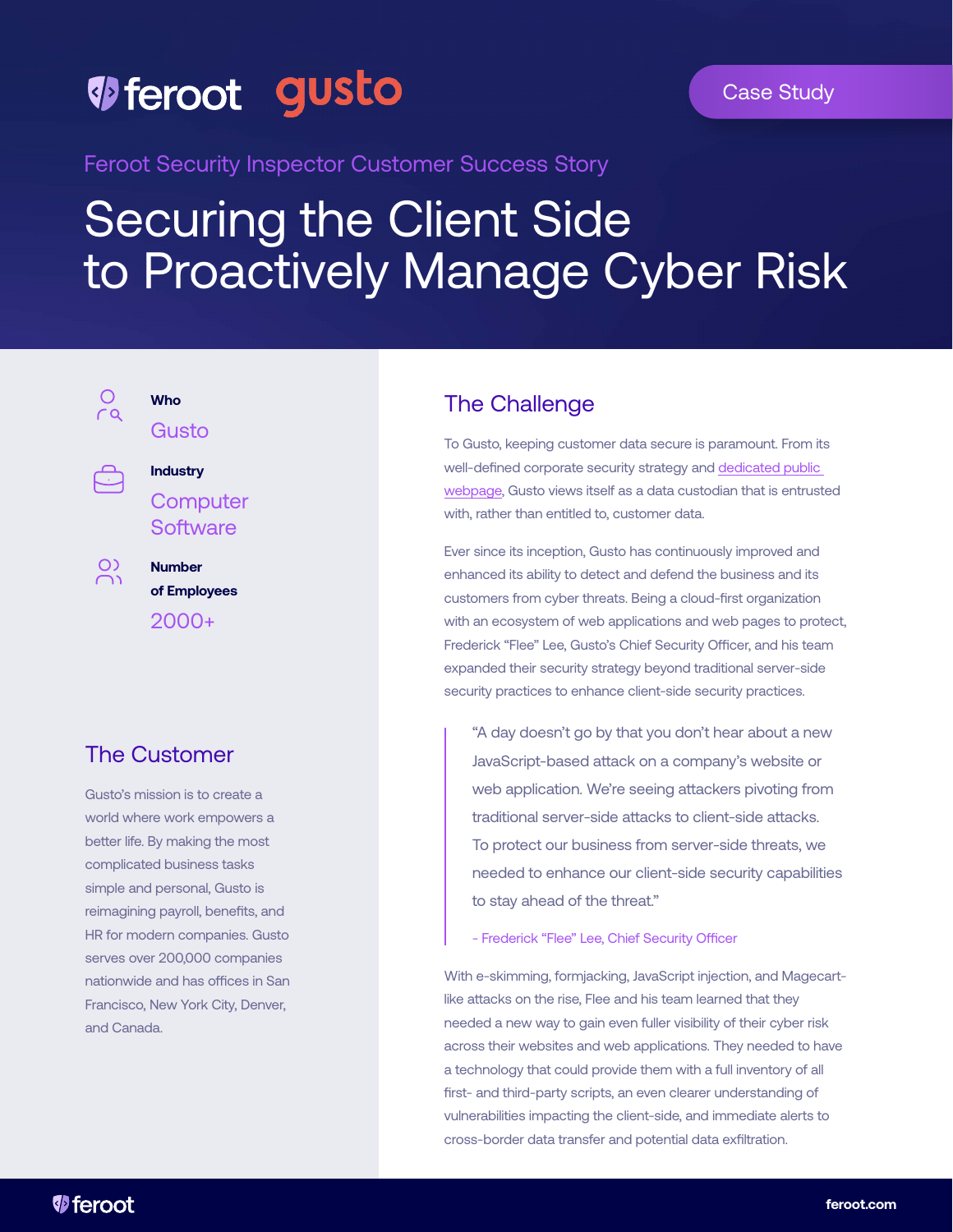#### The Goal

Flee empowered Karlotcha Hoa, Gusto Security Engineer, to determine how to enhance their **visibility into all of the scripts that make up their front-end web applications.**  Karlotcha outlined what capabilities a client-side security technology needed to have, in order for them to be able to successfully protect their client-side JavaScript web applications. They included the ability to:



- **o** Automatically generate end-to-end visibility of all front-end assets and the code used to build them, in order to manage JavaScript inventory and version control.
- **•** Prioritize client-side errors and vulnerabilities based on severity and exploitability.
- **•** Create a workflow based on meaningful and actionable security insights between application security and development teams to streamline front-end security operations.
- **•** Conduct geo-based scans to ensure digital customer journeys adhere to regional compliance and privacy regulations.



### The Choice

Karlotcha evaluated Feroot Security Inspector and ran an in-depth proof of concept (POC). The goal of the POC was to use Inspector to operationalize their client-side security capabilities, determine if the technology could uncover known unknown threats, and become the 'glue' that united the security and the front-end product development team for successful collaboration.

#### **The Goals for Feroot Security Inspector:**

- **•** Identify and manage their web asset and JavaScript code inventory to reveal their client-side attack surface.
- **•** Ensure that their web applications are assembled in the user browser as expected.
- **•** Gain visibility by continuously testing and reporting on client-side web assets, to detect and remove threats and vulnerabilities (such as JavaScript injection attacks).
- Align the application security and front-end product development teams.